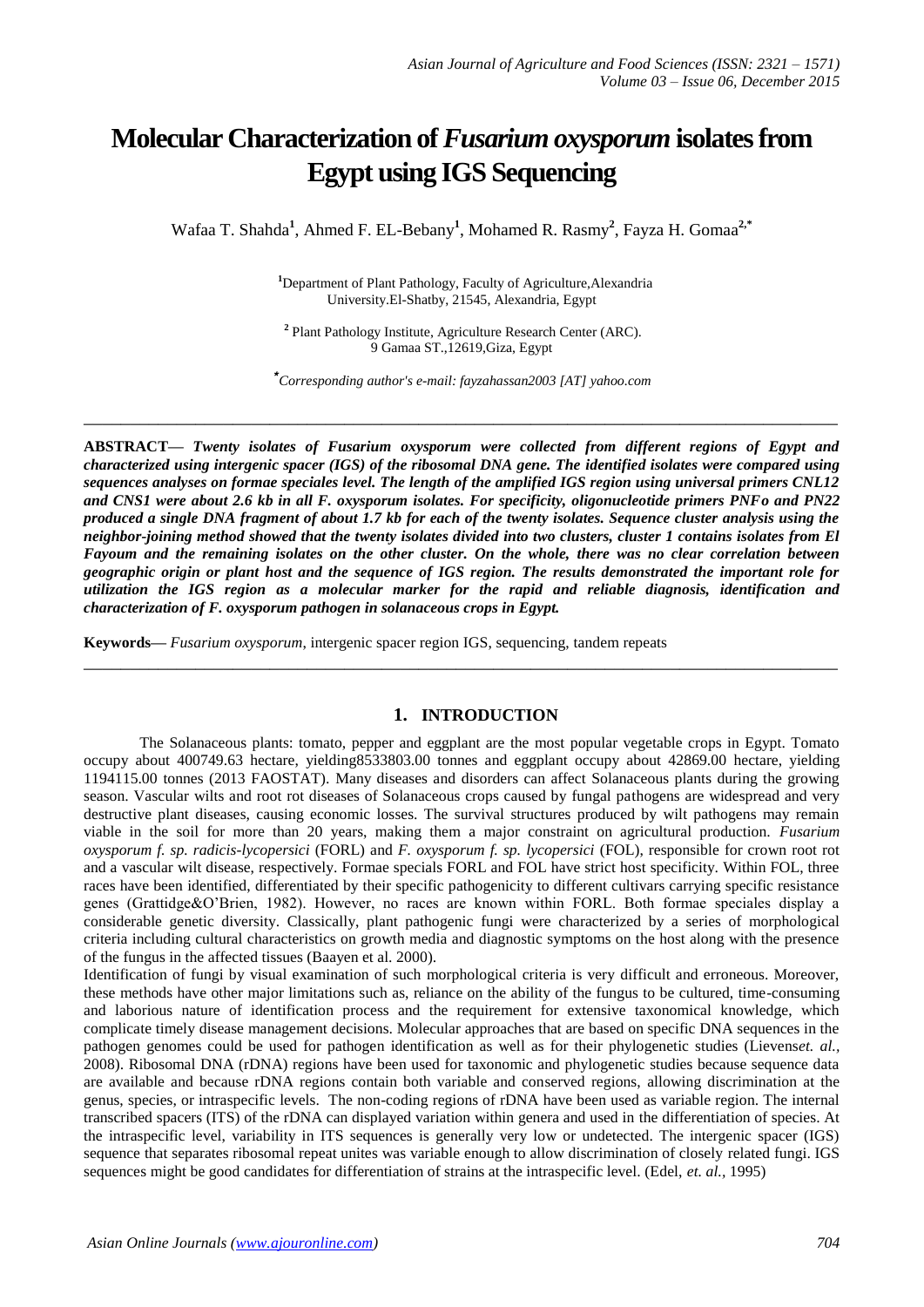In Arizona and California, based on analysis of the IGS sequence data (Mbofung *et. al.,* 2007) revealed that numerous sequence polymorphisms among *F.oxysporum* forma speciales consisting of insertion, deletion and single nucleotide transitions and substitutions. Repeat sequence analysis revealed several duplicated sub-repeat units that were distributed across much of the region. The consensus sequence GGTGTAGGGTAG was found within most of these repeats. Sequence variation among closely related taxa suggests that it can be used effectively as a diagnostic marker to differentiate pathogenic and nonpathogenic isolates of *F. oxysporum*, including the f. sp. *lactucae.* Based on the heterogeneity of the IGS region, sensitive and specific PCR primers developed for the diagnosis of *F. oxysporum* f. sp. *lactucae*in field soil, lettuce seed, and in planta as an additional tool for the management of Fusarium wilt of lettuce.

O'Donnell*et. al.,*(2009) Identified the sources of the discordance within the IGS rDNA. They suspected the variable numbers of sub-repeats within the IGS rDNA might play a role in the topological discordance. In *F. oxysporum*, the incongruence was attributed to the nucleotide variability localized outside the repeated elements rather than sequence variation within or different numbers of these elements.

The population structures of *Fusarium oxysporum* were previously assessed by a genotypic method based on restriction fragment analysis of polymerase chain reaction-amplified ribosomal intergenic spacer (IGS) DNA (Cai, *et. al.,* 2003; Abo, 2005 and Zombounis *et. al.,* 2007). The isolates were characterized (IGS) DNA typing that represents the combination of patterns obtained with number of the restriction enzymes.

Many researchers have reported that IGS sequence of *Fusarium oxysporum* provides reliable molecular information concerning intraspecific variation and phylogeny of fungal species (Kim & Min 2004; Balogun 2007; Zombounis, *et. al.,* 2007 and Jordão do Amaral, *et. al.,* 2013).

The present study aimed to evaluate the genetic diversity of Egyptian *F. oxysporum* isolates within each of forma speciales FOL and FOLR using sequencing data of the IGS region.

# **2. MATERIALS AND METHODS**

#### **Fungal isolates, culture conditions and DNA extraction:**

Twenty isolates of *F. oxysporum* were used in this study (Table 1). All isolates were grown for 10days on PDA plates. Genomic DNA was extracted using a rapid minipreparation procedure (Edel *et al.,* 2001). One ml of lysis buffer (50 mM Tris-HCl (pH 7.5), 50 mM EDTA and 3% SDS) was added to the plate and the mycelium was scraped with a spatula. 500 µl of the buffer mixed with mycelium was recovered in a microtube and mixed using a vortex shaker. The tubes were incubated at 65ºC for 10 min at 4ºC. The supernatants were transferred into new microtubes and the DNA was precipitated by adding 0.5 volume of 3 M sodium acetate and one volume of isopropanol. Microtubes were gently inverted three times and centrifuged at 12 000 *xg* for 15 min at 4ºC. The supernatant was discarded and the pellet was rinsed with 300 µl of ice-cold 70% ethanol. After centrifugation at 12 000*xg* for 5 min at 4ºC, the ethanol was discarded. The DNA pellet was air-dried, dissolved in 100 µl of TE buffer (10 mMTris- HCl (pH 8.0) and 1 mM EDTA) and stored at 4ºC until use.

#### **PCR amplification of IGS region:**

The IGS region of the 20 *F.oxysporum* isolates were amplified by the universal primers CNL12 and CNS1. (Appel& Gordon 1996).PCR reactions were performed in a final volume of 50µl containing 25µl (OnePCR- GeneDirx) (Real Bio Gene), 2µl of DNA and 0.4µM of each primer. PCR were conducted in a Minicycler (PTC-150 Minicycle) with an initial denaturation of 2 min at 94ºC followed by 30 cycles of 30 s denaturation at 94ºC, 1 min annealing at 55ºC, 2 min extension at 72ºC and a final extension of 5 min at 72ºC. PCR products were separated by electrophoresis through 1.4% agarose gels, stained with ethidium bromide and visualized under a UV transilluminator.

#### **Partial IGS amplification and direct sequencing:**

The IGS region of the rDNA was amplified by PCR with oligonucleotide primers PNFo (5`-CCC GCC TGG CTG CGT CCG ACT C-3`) and PN22 (5`-CAA GCA TAT GAC TAC TGG C-3`) (Edel *et al.*, 1995). Amplifications were performed in a final volume of 50µl containing 25µl (One PCR- GeneDirx), 2µl of DNA and 0.4µM of each primer. PCR reactions were conducted in a Minicycler with an initial denaturation of 2 min at 94ºC followed by 30 cycles of 30 s denaturation at 94ºC, 1 min annealing at 57ºC, 2 min extension at 72ºC and a final extension of 5 min at 72ºC. PCR products were separated by electrophoresis through 1.4% agarose gels, stained with ethidium bromide and visualized under a UV transilluminator. PCR amplification products of all fungal IGS regions were purified using the GenElute PCR Clean-Up Kit-Sigma

Aldrich in order to remove secondary metabolites prior to sequencing.. Sequencing was carried out by the DNA facility in the Laboratory of Sigma Egypt in a Sanger ABI 3730xl sequencer.

#### **Data analysis:**

The obtained nucleotide sequences were aligned with other IGS sequences of FOLR[\(gi|297660795|gb|HM057276.1|\)](http://www.ncbi.nlm.nih.gov/sites/entrez?cmd=Search&db=nucleotide&term=HM057276.1&dopt=GenBank) and FOL [\(gi|297660796|gb|HM057277.1|\)](http://www.ncbi.nlm.nih.gov/sites/entrez?cmd=Search&db=nucleotide&term=HM057277.1&dopt=GenBank)from the GenBank (NCBI, National Center Biotecnology Information) using the programs ClustalW [\(http://www.ebi.ac.uk/Tools/msa/clustalw2/\)](http://www.ebi.ac.uk/Tools/msa/clustalw2/) and The phylogenetic tree was constructed by Neighbor joining algorithm in the software MEGA v.6 using the Tamura-Nei model .The reliability of results was tested by bootstrap (1000 replications)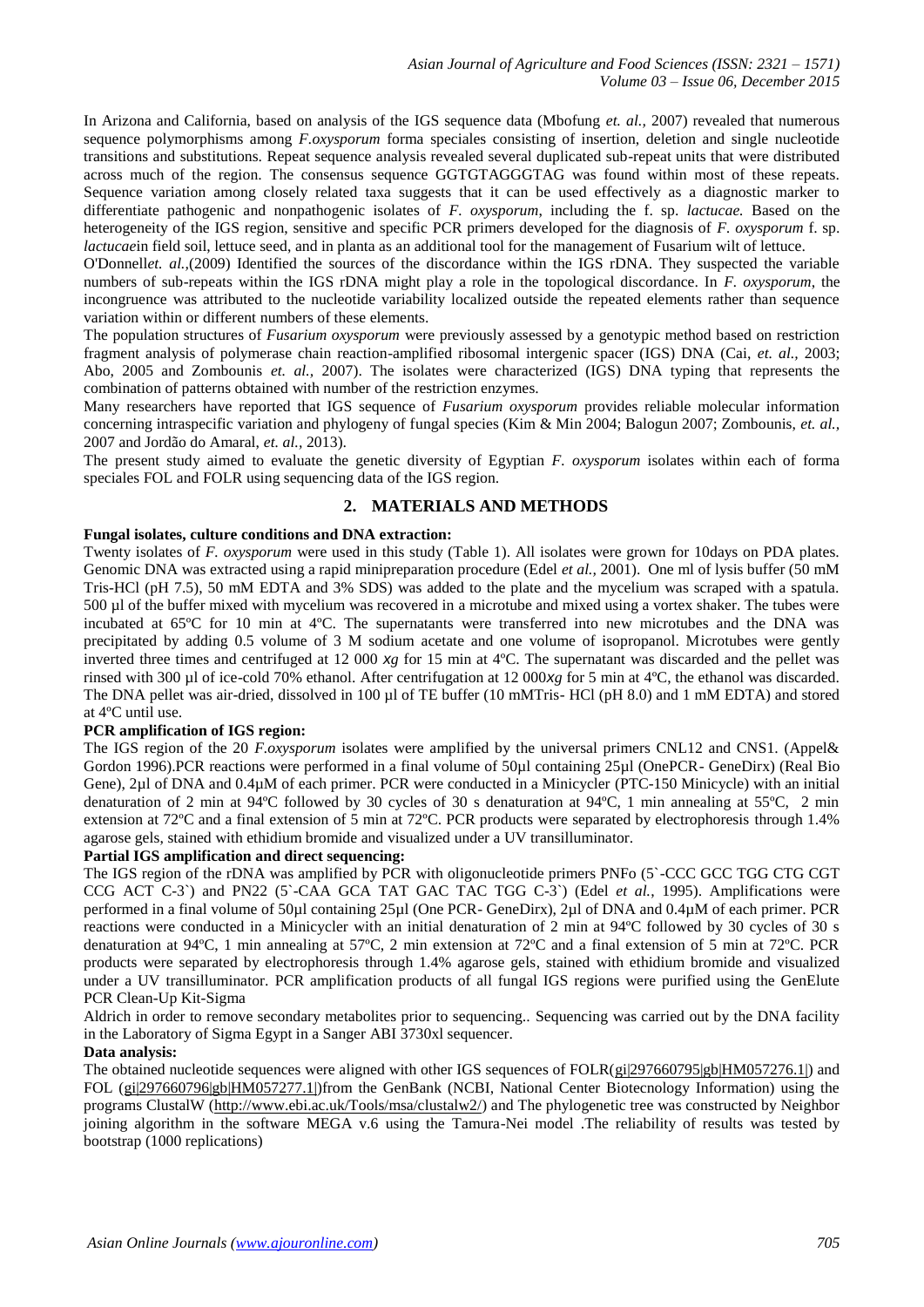# **3. RESULTS**

The samples of diseased tomato, pepper and eggplant plants showing the symptoms of wilt or root rot were collected from several localities of the agricultural production region of Egypt during 2012-2013 growing season. Isolate (10) obtained from Assiut university Mycological center (AUMC) Faculty of science and isolate (11) was recovered from tomato seeds cultivar Alfarah F, Hybrid imported from China. Microscopic observation showed that 19 isolates originating from Egypt originally and one from China identified as *Fusarium oxysporum.* Identification of the isolated fungi was verified according to cultural and microscopical characters described by Booth (1971) in Department of Plant Pathology, Faculty of Agriculture, Alexandria University, and Plant Pathology institute, Agriculture Research Center, Cairo. (Table1).

Table 1: Original host, collection sites, and time of isolation of 20 *Fusarium oxysporum* isolates used in this study.

| <b>Isolates</b>         | <b>Original host</b> | Cultivar          | <b>Location</b>                    | Year |
|-------------------------|----------------------|-------------------|------------------------------------|------|
| 1                       | Tomato root          |                   | El-Behira                          | 2012 |
| $\overline{2}$          | Tomato root          |                   | El-Behira                          | 2012 |
| 3                       | Tomato root          |                   | El-Behira                          | 2012 |
| $\overline{\mathbf{4}}$ | Tomato root          |                   | El-Fayoum                          | 2012 |
| 5                       | Tomato root          | Superhagin        | Haron village El-nubaria El-Behira | 2013 |
| 6                       | Tomato root          |                   | El banger village 5 El-Behira      | 2013 |
| 7                       | Tomato root          |                   | El banger village 15 El-Behira     | 2013 |
| 8                       | Tomato root          |                   | El-Behira                          | 2013 |
| 9                       | Tomato root          |                   | Assiut                             | 2013 |
| 10                      | Tomato root          |                   | Assiut(AUMC)                       | 2013 |
| 11                      | Tomato seeds         | Alfarah F, Hybrid | China                              | 2013 |
| 12                      | Pepper root          |                   | Slah El-abd El noubaria El-Behira  | 2012 |
| 13                      | Pepper root          | Kaha              | Qalyubia                           | 2012 |
| 14                      | Pepper root          | Baldy             | El banger village 4 El-Behira      | 2013 |
| 15                      | Pepper root          |                   | El banger village 5 El-Behira      | 2013 |
| 16                      | Pepper root          |                   | El banger village 15 El-Behira     | 2013 |
| 17                      | Eggplant root        |                   | Alexandria                         | 2013 |
| 18                      | Eggplant root        | Aros              | El banger village 4 El-Behira      | 2013 |
| 19                      | Eggplant root        |                   | El banger village 5 El-Behira      | 2013 |
| 20                      | Potato root          |                   | El-Behira                          | 2012 |

#### **Molecular identification:**

The universal primers CNL12 and CNS1were used to amplify a single double stranded product of approximately 2.6 kbp, representing to the IGS region in twenty isolates of *F. oxysporum*. Figure (1).

For specificity of *F. oxysporum* forma specials, oligonucleotide primers PNFo and PN22 successfully amplified a single DNA fragment of about 1.7 kbp for each of the 20 isolates Figure (2). The nucleotide sequences produced were aligned with other partial IGS region sequences of genes of *F.oxysporum f.sp. lycopersici* (FOL) HM057277.1, *F. oxysporum. f.sp. radicis-lycopersici* (FORL) HM057276.1 and *Fusarium* sp. GU737460.1obtained from the GenBank ( NCBI, National Center Biotecnology Information) using the program ClustalW [\(http://www.ebi.ac.uk/Tools/msa/clustalw2/\)](http://www.ebi.ac.uk/Tools/msa/clustalw2/). All tested isolates were identified as *F. oxysporum*, with homology range from 92% to 99%.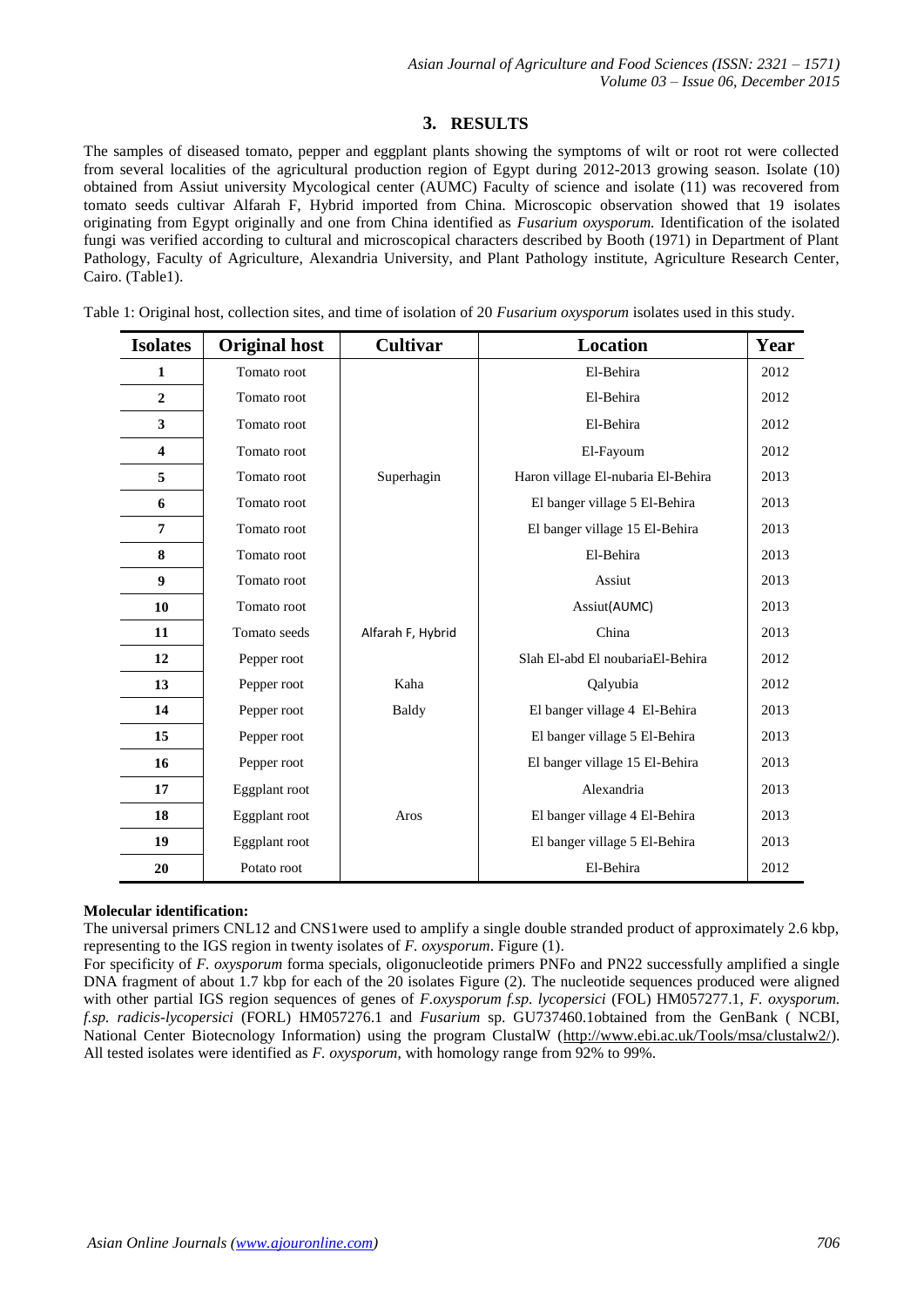

**Figure 1.** Polymerase chain reaction (PCR) amplification corresponding to the intergenic spacer (IGS) regions of 20 fungal isolates using primers CNL12/CNS1 visualized on EtBr-stained agarose gel (1.4 %)



**Figure 2.** Polymerase chain reaction (PCR) amplification corresponding to the intergenic spacer (IGS) regions of 20 fungal isolates using primers PNFo/PN22 visualized on EtBr-stained agarose gel (1.4%).

Based on differentiations were observed among alignment of obtained sequences of amplified IGS region. The phylogenitic tree Figure (3), showed that all tested isolated divided into 2 main clusters, cluster I includes just one isolate FO-4 from (tomato El-Fayoum). Cluster II divided into 5sub-cluster, sub group I contains isolates FO-5 from (tomato El-Behira) and FO-13 from (pepper-Qalyubia). Sub-cluster II contains isolate FO-10 from (tomato-Assiut (AUMC) and FO-12 from (pepper, El-Behira) beside one group included each of isolates FO-3 and FO-7 from (tomato, El-Behira). Sub cluster III included isolate FO-19 from (eggplant, El-Behira) and one group branches to sub group contains isolates FO-17 and FO-18 from eggplant (Alexandria and El-Behira, respectively) beside another branch included isolate FO-8 (tomato, El-Behira). Sub cluster IV divided to one isolate FO-20 (potato El-Behira) ,one group branches to one branch include isolate FO-2 (tomato El-Behira) beside one sub group included each of isolate FO-6 ( tomato El-Behira) and isolate FO-16 (pepper El-Behira). Finally, sub cluster V included one isolate FO-14 (pepper El-Behira) and one group consisted of the remaining isolates. Results demonstrated that no clear correlation was found between geographic origin or genus of plant and sequence of IGS region, Tested isolates have been deposited in the GenBank (NCBI, National Center Biotecnology Information) under accession numbers from KP898390 to KP898409 as FOL (FO-2, 5, 7, 8, 14, 16, 17, 18, 19 and FOLR (FO-1, 6, 9, 12, 13,15, 20). (Table 2)

Analysis of partial IGS sequence revealed several tandem repeats. The consensus sequence GGTGTAGGGTAGG was found within most of repeats. These motifs repeated four times in each of the isolates FO-2, 5, 7, 13&19. In isolates FO-3 and FO-11 repeated one time while in isolate FO-10 repeated two times, in the remaining isolates repeated three times except isolate FO-4 there is no repeat. Two other repeated sequences were found included GTGAGTCGATTTTTTTGTTT and TGAATTTTGCGGA, as described in table (3).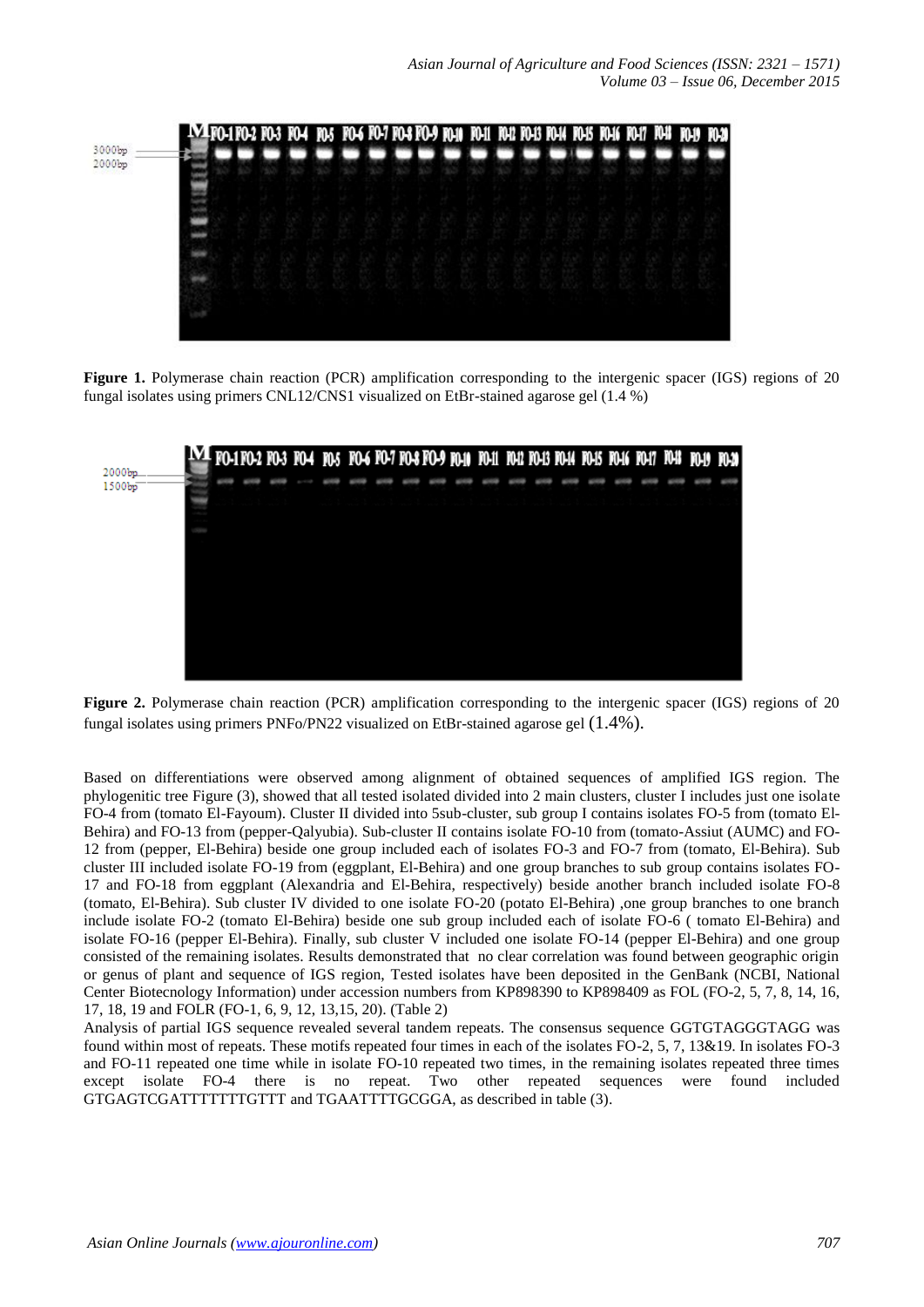Table 2: Fusarium isolates used in this study, results of the *F. oxysporum* specific PCR assay using primers PNFo/PN22 with original and optimized amplification conditions, the total size of IGS partial sequences and accession numbers in Genbank.

| Isolates name<br>with assigned<br>accession number | <b>Identification</b>                  | <b>Total length</b> | <b>Accession</b><br>number of the<br>most matched<br>isolate in the<br>genbank | $E$ -value         |
|----------------------------------------------------|----------------------------------------|---------------------|--------------------------------------------------------------------------------|--------------------|
| $FO-1$<br>KP898390                                 | F. oxysporumf. sp. radicis-lycopersici | 1109                | HM057276.1                                                                     | 0.0                |
| $FO-2$<br>KP898391                                 | F. oxysporum f. sp. lycopersici        | 1054                | HM057277.1                                                                     | 0.0                |
| $FO-3$<br>KP898392                                 | F. oxysporum                           | 1092                | GU737459.1                                                                     | 0.0                |
| $FO-4$<br>KP898393                                 | F. oxysporum                           | 823                 | GU737459.1                                                                     | $3e-82$<br>$1e-81$ |
| $FO-5$<br>KP898394                                 | F. oxysporum f. sp. lycopersici        | 1092                | HM057277.1                                                                     | 0.0                |
| $FO-6$<br>KP898395                                 | F. oxysporumf. sp. radicis-lycopersici | 1070                | HM057276.1                                                                     | 0.0                |
| $FO-7$<br>KP898396                                 | F. oxysporum f. sp. lycopersici        | 1113                | HM057277.1                                                                     | 0.0                |
| $FO-8$<br>KP898397                                 | F. oxysporum f. sp. lycopersici        | 1013                | HM057277.1                                                                     | 0.0                |
| $FO-9$<br>KP898398                                 | F. oxysporumf. sp. radicis-lycopersici | 1091                | HM057276.1                                                                     | 0.0                |
| $FO-10$<br>KP898399                                | F. oxysporum                           | 1101                | GU737459.1                                                                     | 0.0                |
| $FO-11$<br>KP898400                                | F. oxysporum                           | 1089                | GU737459.1                                                                     | 0.0                |
| $FO-12$<br>KP898401                                | F. oxysporumf. sp. radicis-lycopersici | 1102                | HM057276.1                                                                     | 0.0                |
| $FO-13$<br>KP898402                                | F. oxysporumf. sp. radicis-lycopersici | 935                 | HM057276.1                                                                     | 0.0                |
| $FO-14$<br>KP898403                                | F. oxysporum f. sp. lycopersici        | 1004                | HM057277.1                                                                     | 0.0                |
| $FO-15$<br>KP898404                                | F. oxysporumf. sp. radicis-lycopersici | 1100                | HM057276.1                                                                     | 0.0                |
| $FO-16$<br>KP898405                                | F. oxysporum f. sp. lycopersici        | 1045                | HM057277.1                                                                     | 0.0                |
| $FO-17$<br>KP898406                                | F. oxysporum f. sp. lycopersici        | 1024                | HM057277.1                                                                     | 0.0                |
| $FO-18$<br>KP898407                                | F. oxysporum f. sp. lycopersici        | 1070                | HM057277.1                                                                     | 0.0                |
| FO-19<br>KP898408                                  | F. oxysporum f. sp. lycopersici        | 1111                | HM057277.1                                                                     | 0.0                |
| FO-20<br>KP898409                                  | F. oxysporumf. sp. radicis-lycopersici | 926                 | HM057276.1                                                                     | 0.0                |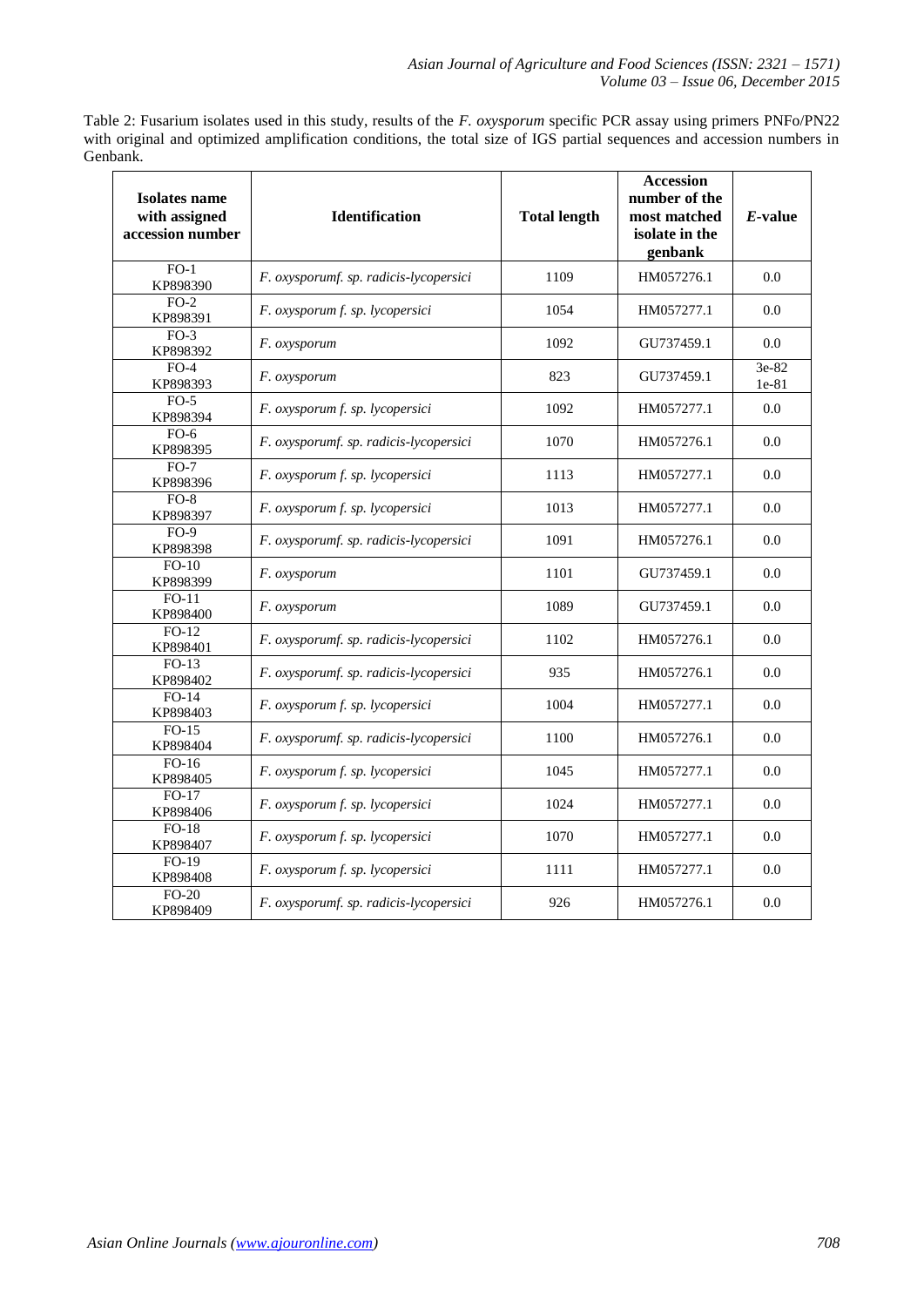

**Figure3**.Phylogram based on IGS (rDNA) region of the 20 isolates of *F. oxysporum*. The IGS region was amplified with PNFo primer. The phylogram was generated by the neighbor-joining method using software MEGA4. The numbers on the branches indicate the bootstrap value support.

|                | Motif1                  | Motif2                      | Motif 3          |
|----------------|-------------------------|-----------------------------|------------------|
| <b>Isolate</b> | <b>GGTGTAGGGTAGG</b>    | <b>GTGAGTCGATTTTTTTGTTT</b> | TGAATTTTGCGGA    |
| $FO-1$         | $\mathbf{3}$            | $\mathbf{1}$                | $\mathbf{1}$     |
| $FO-2$         | $\overline{\mathbf{4}}$ | $\mathbf 1$                 |                  |
| $FO-3$         | $\mathbf{1}$            | $\mathbf{1}$                | $\mathbf{1}$     |
| $FO-4$         | $\boldsymbol{0}$        | $\bf{0}$                    | $\boldsymbol{0}$ |
| $FO-5$         | $\overline{\mathbf{4}}$ | $\mathbf{1}$                | $\mathbf{1}$     |
| $FO-6$         | $\mathbf{3}$            | $\bf{0}$                    | $\mathbf{1}$     |
| $FO-7$         | $\boldsymbol{4}$        | 1                           | $\mathbf{1}$     |
| $FO-8$         | $\mathbf{3}$            | $\bf{0}$                    | $\bf{0}$         |
| $FO-9$         | $\mathbf{3}$            | $\mathbf{1}$                | $\mathbf{1}$     |
| $FO-10$        | $\overline{2}$          | $\mathbf{1}$                | $\bf{0}$         |
| $FO-11$        | $\mathbf 1$             | $\bf{0}$                    | $\mathbf{1}$     |
| $FO-12$        | $\mathbf{3}$            | $\mathbf{1}$                | $\mathbf{1}$     |
| $FO-13$        | $\overline{\mathbf{4}}$ | $\bf{0}$                    | $\boldsymbol{0}$ |
| $FO-14$        | $\overline{\mathbf{3}}$ | $\bf{0}$                    | $\bf{0}$         |
| $FO-15$        | $\overline{\mathbf{3}}$ | $\mathbf{1}$                | $\mathbf{1}$     |
| $FO-16$        | $\mathbf{3}$            | $\bf{0}$                    | $\mathbf{1}$     |
| $FO-17$        | $\mathbf{3}$            | $\mathbf 1$                 | $\boldsymbol{0}$ |
| $FO-18$        | $\mathbf{3}$            | $\mathbf{1}$                | $\mathbf{1}$     |
| $FO-19$        | $\overline{\mathbf{4}}$ | $\mathbf{1}$                | $\mathbf{1}$     |
| $FO-20$        | 3                       | $\bf{0}$                    | $\bf{0}$         |

Table 3: The frequency of the three detected sequence motifs in the 20 *F. oxysporum* isolates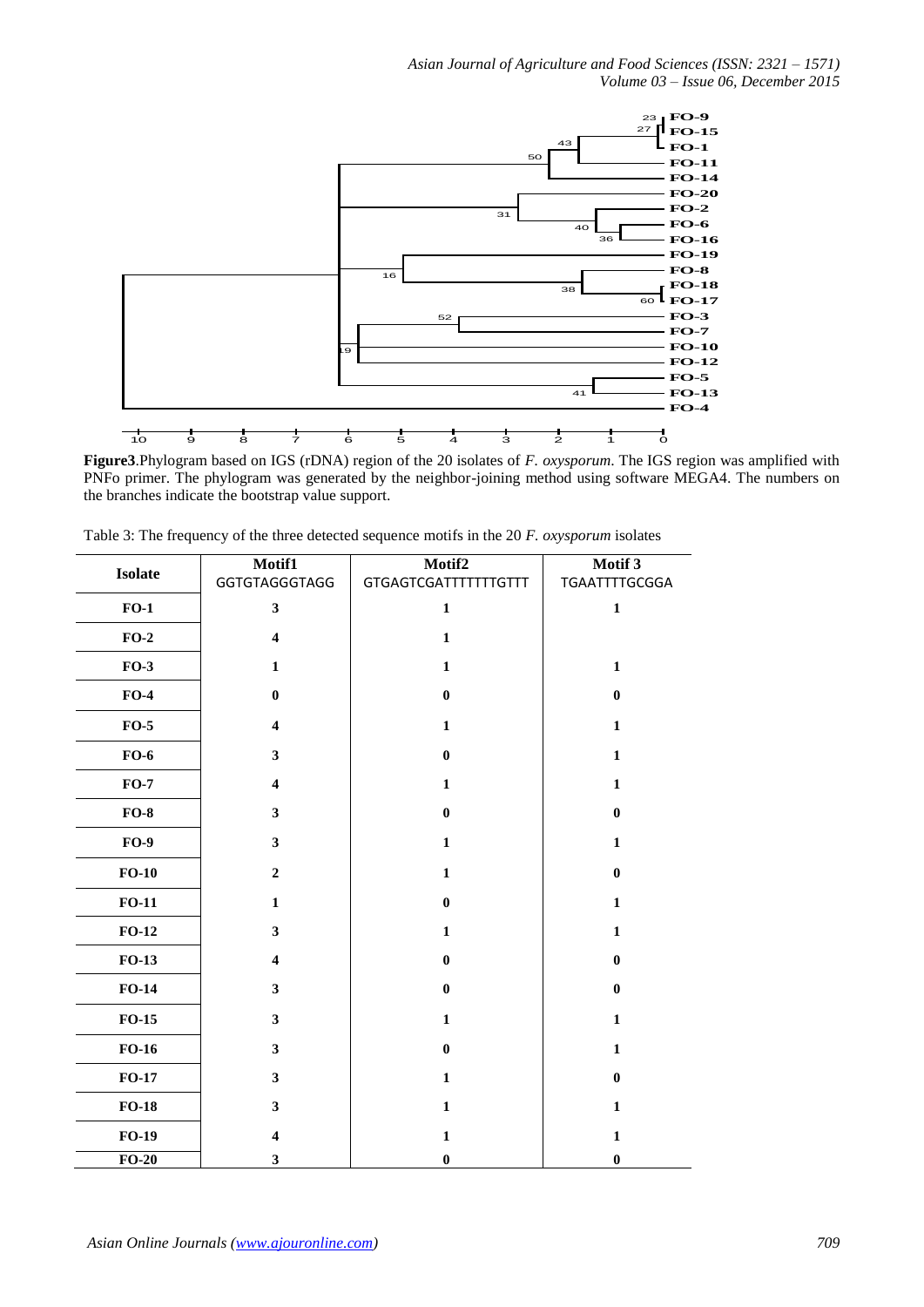# **4. DISCUSSION**

The main purpose of this study was to evaluate sequencing of IGS as a rapid and reliable molecular marker to detect and diagnose the pathogen, where it is essential for undertaking appropriate and timely disease management measures.

It has been reported that the length and sequence heterogeneities in higher plants and animals mostly occur in IGS region. Whereas, data for different fungal species indicate that intraspecific differentiation among the IGS is normal, but the structure of fungal IGS is not known for many species.(Kim,*et. al.,* 2001)

At the first, we used the universal primers CNL12 and CNS1 to amplify the IGS region of all *F.oxysporum* isolates (Appel&Gorden 1996; Cai, *et. al.,* 2003; Kim*,et. al.,* 2001;Srinivasan*,et. al.,* 2010 and Salvador*et. al.,* 2013). For partial IGS amplification, several researches (Edel, *et. al.,* 1997, 2001 & 2011; Lori, *et. al.,* 2004; Abo, 2005 and Erlangung des Grades.2010) have reported primers PNFo and PN22 to amplify ion a single DNA fragment of about 1.7 kb. for the identification of *F. oxysporum* to the forma speciales level.

Sequences of unidentified organisms can be easily characterized and morphological identification can be confirmed by using identity matches resulting from a BLAST search. Complementation of alignments with organism sequences from data bases can significantly increase the information content of the phylogenetic analysis. (Erlangung des Grades.2010). A BLAST search of our partial IGS sequences isolates showed similarity from 92 to 99 % and Cluster analysis of IGS region sequences do not reflect any resemblance and have not been correlated with their geographical origin.

The repeats elements of the IGS sequences were similar with the findings of each of (Mbofung *et. al.,* 2007;O'Donnell *et. al.,* 2009 and Salvador *et. al.,* 2013). O'Donnell *et. al.,* 2009 suspected that variable numbers of sub-repeats within the IGS rDNA might play a role in the topological discordance. These elements have been reported in a diverse range of fungi in which they have contributed to IGS length heterogeneity even within the same isolate.

Here, we have suggested that sequence polymorphism in the IGS region is considered a suitable tool for the development of PCR-based diagnostic such as ISSR (Inter simple Sequence Repeat), because of its sensitivity and specificity.

## **5. REFERENCES**

- 1. Appel.D.Jand Gordon.T.R.1996. Relationships among pathogenic and nonpathogenic isolates of *Fusarium oxysporum* based on the partial sequence of the intergenic spacer region of the ribosomal DNA. Molecular Plant-Microbe Interaction. 9(2): 125-138
- 2. Abo K, Klein KK, Edel-Hermann V, Gautheron N, Dossahoua T, Steinberg C, 2005. High genetic diversity among strains of *Fusarium oxysporum* f. sp. *vasinfectum* from cotton in Ivory Coast. Phytopathology 95, 1391–6.
- 3. Baayen RP, O'Donnell K, Bonants PJM, Cigelnik E, Kroon LPNM, Roebroeck EJA, Waalwijk C., 2000 Gene genealogies and AFLP analyses in the Fusarium oxysporum complex identify monophyletic and non monophyletic formae speciales causing wilt and rot disease. Phytopathology 90:891-900
- 4. Balogun*, O.S. 2007.* Comparison of *Fusarium oxysporum*f.sp*. lycopersici* races 1, 2 and 3, and f. sp *radicislycopersici* based on the sequences of fragments of the ribosomal DNA intergenic spacer region. AJOL. 19(1):1-8
- 5. Booth, C. 1971. The genus of Fusarium. Commonwealth Mycological Institute. Kew, Surrey, U.K. 237.pp.
- 6. Cai G, Rosewich,Gale L, Schneider R.W., 2003. Origin of race 3 of *Fusariumoxysporum* f. sp*. lycopersici* at a single site in California. Phytopathology 93, 1014–22.
- 7. Edel V, Steinberg C, Avelange I, Laguerre G, Alabouvette C, 1995. Comparison of three molecular methods for the characterization of *Fusarium oxysporum* strains. Phytopathology 85, 579–85.
- 8. Edel V, Steinberg C, Gautheron N, Alabouvette C, 1997. Populations of nonpathogenic *Fusarium oxysporum* associated with roots of four plant species compared to soilborne populations. Phytopathology 87, 693–7.
- 9. Edel V, Steinberg C, Gautheron N, Recorbet G, Alabouvette C, 2001. Genetic diversity of *Fusarium oxysporum* populations isolated from different soils in France. FEMS Microbiology Ecology 36, 61–71.
- 10. Edel-Hermann, V.; Gautheron, N. and Steinberg, C. 2011. Genetic diversity of *Fusarium oxysporum* and related species pathogenic on tomato in Algeria and other Mediterranean countries. Plant Pathology. 61:787–80
- 11. Erlangung des Grades, I.D. 2010. Endophytic *Fusarium oxysporum*: Phylogeny and induced defense responses in banana plants against *Radopholus similis*. Ph.D. Thesis, Highagricultural facultyof the Rheinische Friedrich-Wilhelms-UniversitättoBonn.
- 12. Grattidge, R. and O'Brien, O.1982. Occurrence of a third race of Fusarium wilt of tomatoes in Queensland. Plant Disease 66, 165–6.
- 13. Jordão do Amaral, D.O.; Almeida, C.M.; Malafaia, C.B.; Bastos da Silva, M.L.R.; Santos Correia, M.T. ; Menezes Lima, V.L. and Silva, M.V. 2013.Identification of races 1, 2 and 3 of *Fusarium oxysporum* f. sp. *lycopersici* by molecular markers. African Journal of Microbiology Research. 7(20):2324-2331
- 14. Kim, H.; Choi, Y. and Min, B. 2001. Variation of the intergenic spacer (IGS) region of ribosomal DNA among *Fusarium oxysporum* formae specialis. The Journal of Microbiology. 39(4): 265-272
- 15. Kim, H.J. and Min, B.R. 2004. Nucleotide divergence analysis of IGS region in *Fusarium oxysporum* and its formae speciales based on the sequence. Mycobiology.32(3):119-122
- 16. Lievens, B.; Rep, M. and Thomma, B.P.H.J. (2008). Recent developments in the molecular discrimination of *formae speciales* of *Fusarium oxysporum*. Pest ManagSci 64: 781–788